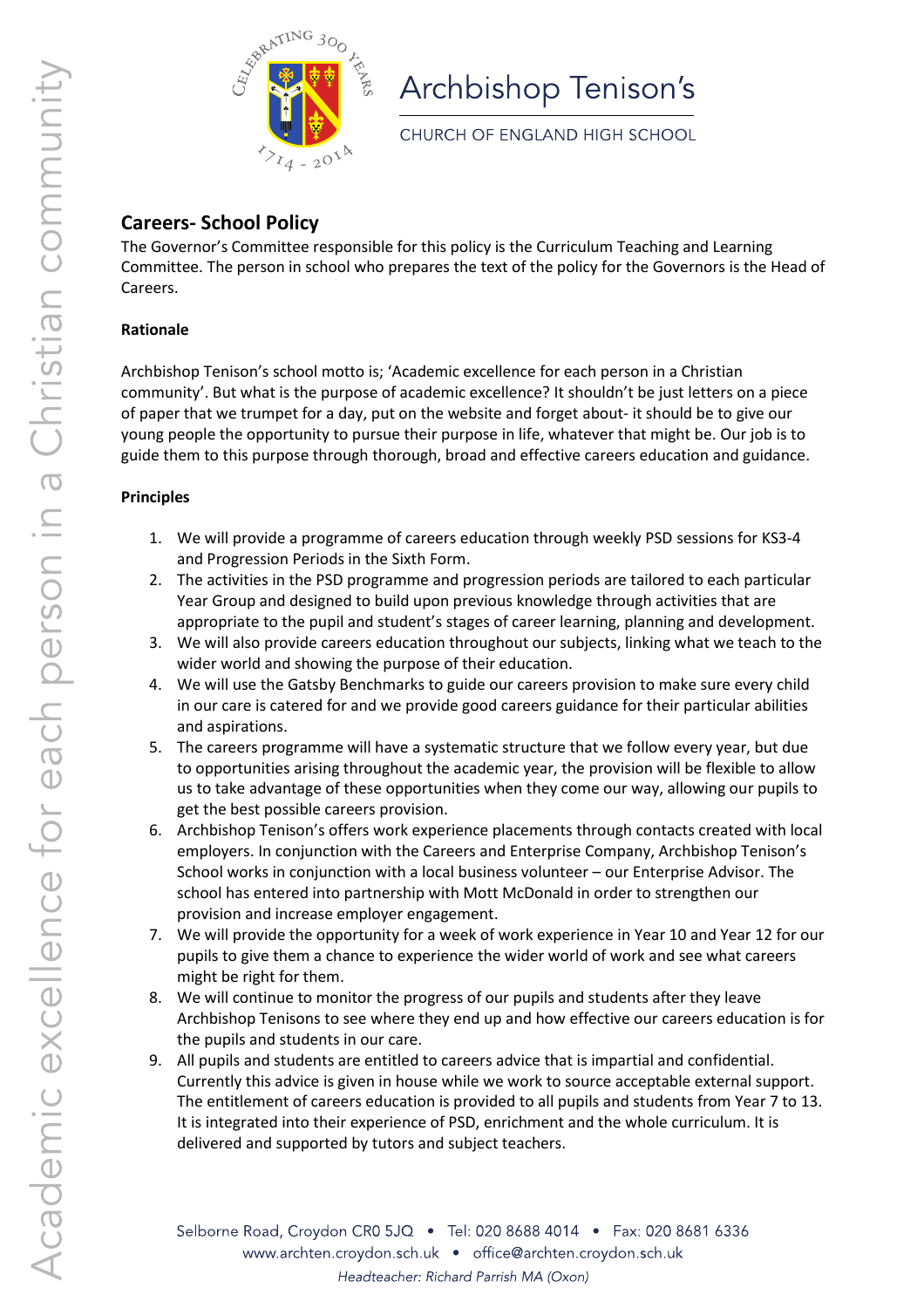#### **School Responsibilities**

The Governors will ensure that the School has a clear policy on Careers Education, Information and Guidance (CEIAG) and that this is clearly communicated to all stakeholders. They should ensure that this policy is:

- Based on the eight Gatsby Benchmarks
- Meeting the school's legal requirements
- The governing body will ensure that arrangements are in place to allow a range of educational and training providers to access pupils in Years 7 – 11.
- There will be a member of the governing body who takes a strategic interest in CEIAG and encourages employer engagement

The Headteacher will ensure that:

- The work of the Careers Advisor and CEIAG events are supported and monitored
- A member of the Senior Leadership Team has an overview of CEIAG work and reports regularly back to the team

The member of the Senior Leadership Team that has an overview of CEIAG work makes sure the Head of Careers is following the careers policy.

The Head of Careers is responsible for the smooth running of the careers programme, detailing the careers provision in Compass+ and organising the Careers and Higher Education Fair, Work Experience weeks in Years 10 and 12 and Mock Interview Day in Year 10.

Heads of Year are responsible for keeping their tutors informed of careers opportunities to pass on to their tutees when they are given them by the Head of Careers.

Form Tutors are responsible for informing their tutees of careers opportunities when they are told of them.

Heads of Department ensure that there is at least one scheme of work a year that contains a link between the subject they are teaching and a career.

Subject Teachers are responsible for linking the subject they are teaching to the relevant career during the scheme of work they are teaching.

All staff support this through their actions through the school day.

Pupils and students are responsible for evaluating careers opportunities when they arise and determining whether or not they would be useful for their future careers.

#### **Monitoring, Evaluation and Review**

The Gatsby Benchmarks are used in order to evaluate and monitor Archbishop Tenison's careers provision and the school uses the software program Compass + as an evaluation tool. Evaluation happens on an ongoing basis. Archbishop Tenison's communicates with pupils, students, parents and careers throughout the year to ensure access to events which promote careers progression. The school uses destination data at both KS4 and KS5 provided by the Local Authority to assess how successfully students make the transition into the next stage of education, training or employment

The effectiveness of this policy will be measured in a variety of ways: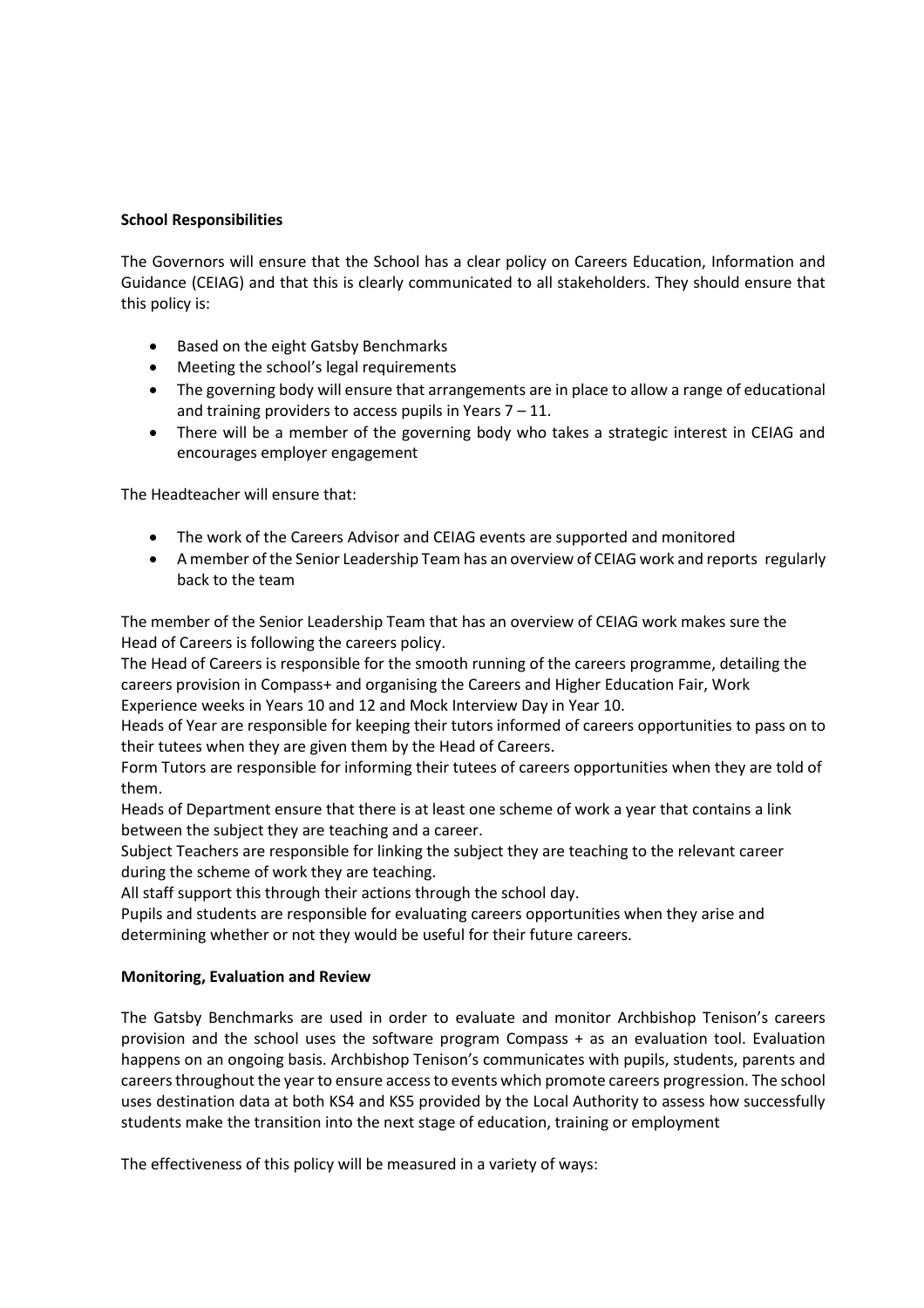- Feedback from external visitors to the school such as SIAMS or Ofsted;
- The number of students who are NEET in October having left the school in the previous summer. This figure can be compared to national figures as well as against the equivalent figure from similar schools both nationally and within the county.
- Regular questionnaires to students, pupils and parents to assess the effectiveness of the school's careers provision

The governors of Archbishop Tenisons will review this policy every three years.

# **The Gatsby Benchmarks Appendix 1**

| 1. A stable careers programme | Every school and college should                                  | Every school should have a      |  |
|-------------------------------|------------------------------------------------------------------|---------------------------------|--|
|                               | have an embedded programme                                       | stable, structured careers      |  |
|                               | of career education and guidance programme that has the explicit |                                 |  |
|                               | that is known and understood by backing of the senior            |                                 |  |
|                               | students, parents, teachers,                                     | management team and has an      |  |
|                               | governors and employers.                                         | identified and appropriately    |  |
|                               |                                                                  | trained person responsible for  |  |
|                               |                                                                  | it.                             |  |
|                               |                                                                  | · The careers programme should  |  |
|                               |                                                                  | be published on the school's    |  |
|                               |                                                                  | website in a way that enables   |  |
|                               |                                                                  | pupils, parents, teachers and   |  |
|                               |                                                                  | employers to access and         |  |
|                               |                                                                  | understand it.                  |  |
|                               |                                                                  | · The programme should be       |  |
|                               |                                                                  | regularly evaluated with        |  |
|                               |                                                                  | feedback from pupils, parents,  |  |
|                               |                                                                  | teachers and employers as part  |  |
|                               |                                                                  | of the evaluation process.      |  |
| 2. Learning from career and   | Every student, and their parents,                                | By the age of 14, all pupils    |  |
| labour market information     | should have access to good                                       | should have accessed and used   |  |
|                               | quality information about future                                 | information about career paths  |  |
|                               | study options and labour market                                  | and the labour market to inform |  |
|                               | opportunities. They will need the their own decisions on study   |                                 |  |
|                               | support of an informed adviser                                   | options.                        |  |
|                               | to make best use of available                                    | · Parents should be encouraged  |  |
|                               | information.                                                     | to access and use information   |  |
|                               |                                                                  | about labour markets and future |  |
|                               |                                                                  | study options to inform their   |  |
|                               |                                                                  | support to their children.      |  |
|                               |                                                                  |                                 |  |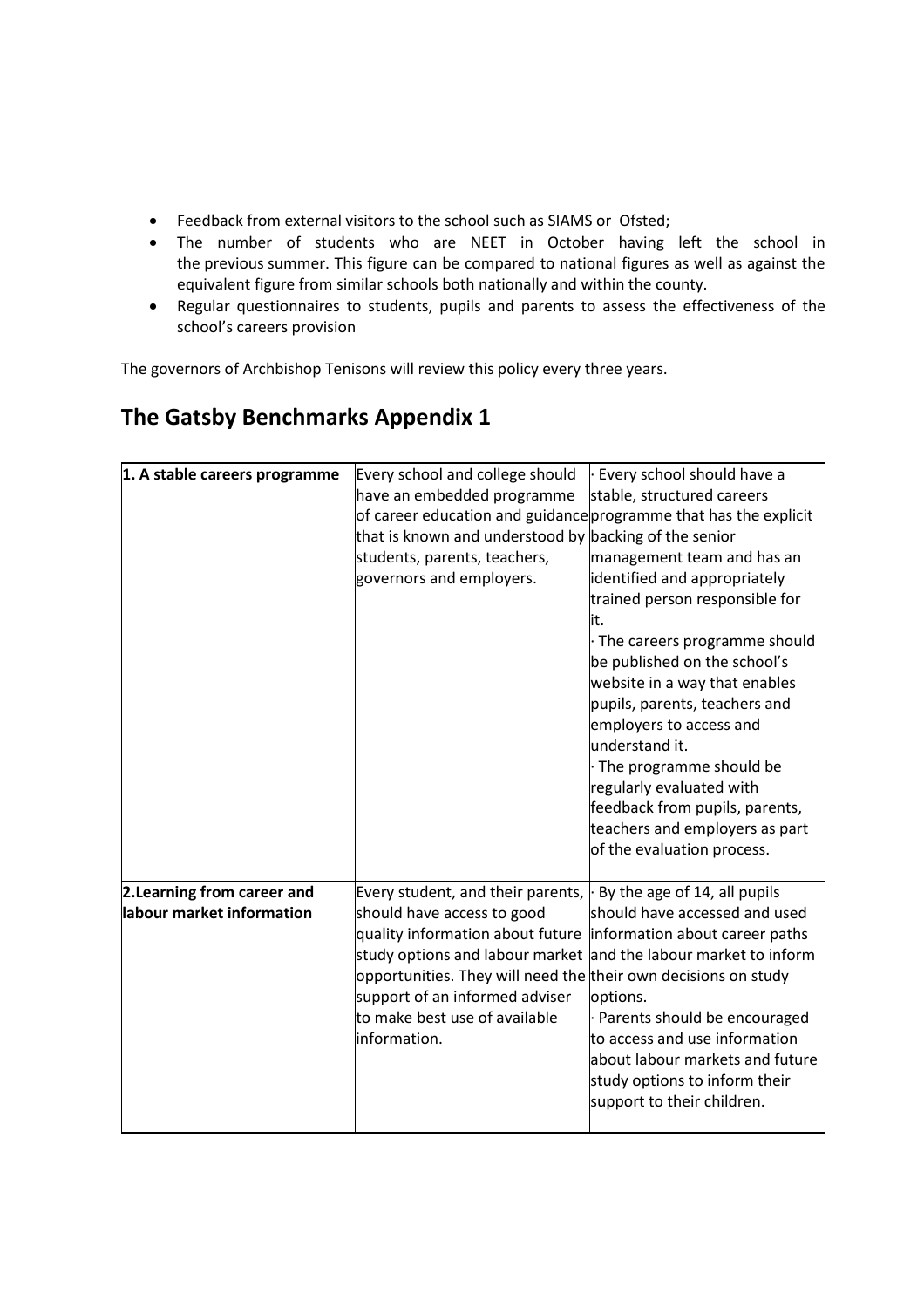| 3. Addressing the needs of each   | Students have different career    | A school's careers programme        |
|-----------------------------------|-----------------------------------|-------------------------------------|
| student                           | guidance needs at different       | should actively seek to challenge   |
|                                   | stages. Opportunities for advice  | stereotypical thinking and raise    |
|                                   | and support need to be tailored   | aspirations.                        |
|                                   | to the needs of each student. A   | Schools should keep systematic      |
|                                   | school's careers programme        | records of the individual advice    |
|                                   | should embed equality and         | given to each pupil, and            |
|                                   | diversity considerations          | subsequent agreed decisions.        |
|                                   | throughout.                       | All pupils should have access to    |
|                                   |                                   | these records to support their      |
|                                   |                                   | career development.                 |
|                                   |                                   | Schools should collect and          |
|                                   |                                   | maintain accurate data for each     |
|                                   |                                   | pupil on their education, training  |
|                                   |                                   | or employment destinations.         |
| 4. Linking curriculum learning to | All teachers should link          | By the age of 14, every pupil       |
| careers                           | curriculum learning with careers. | should have had the opportunity     |
|                                   | STEM subject teachers should      | to learn how the different STEM     |
|                                   | highlight the relevance of STEM   | subjects help people to gain        |
|                                   | subjects for a wide range of      | entry to, and be more effective     |
|                                   | future career paths.              | workers within, a wide range of     |
|                                   |                                   | careers.                            |
| 5. Encounters with employers      | Every student should have         | Every year, from the age of 11,     |
| and employees                     | multiple opportunities to learn   | pupils should participate in at     |
|                                   | from employers about work,        | least one meaningful encounter*     |
|                                   | employment and the skills that    | with an employer.                   |
|                                   | are valued in the workplace. This |                                     |
|                                   | can be through a range of         | *A 'meaningful encounter' is one    |
|                                   | enrichment activities including   | in which the student has an         |
|                                   | visiting speakers, mentoring and  | opportunity to learn about what     |
|                                   | enterprise schemes.               | work is like or what it takes to be |
|                                   |                                   | successful in the workplace.        |
| 6. Experiences of workplaces      | Every student should have first-  | By the age of 16, every pupil       |
|                                   | hand experiences of the           | should have had at least one        |
|                                   | workplace through work visits,    | experience of a workplace,          |
|                                   | work shadowing and/or work        | additional to any part-time jobs    |
|                                   | experience to help their          | they may have.                      |
|                                   | exploration of career             | By the age of 18, every pupil       |
|                                   | opportunities, and expand their   | should have had one further such    |
|                                   | networks.                         | experience, additional to any       |
|                                   |                                   | part-time jobs they may have.       |
| 7. Encounters with further and    | All students should understand    | By the age of 16, every pupil       |
| higher education                  | the full range of learning        | should have had a meaningful        |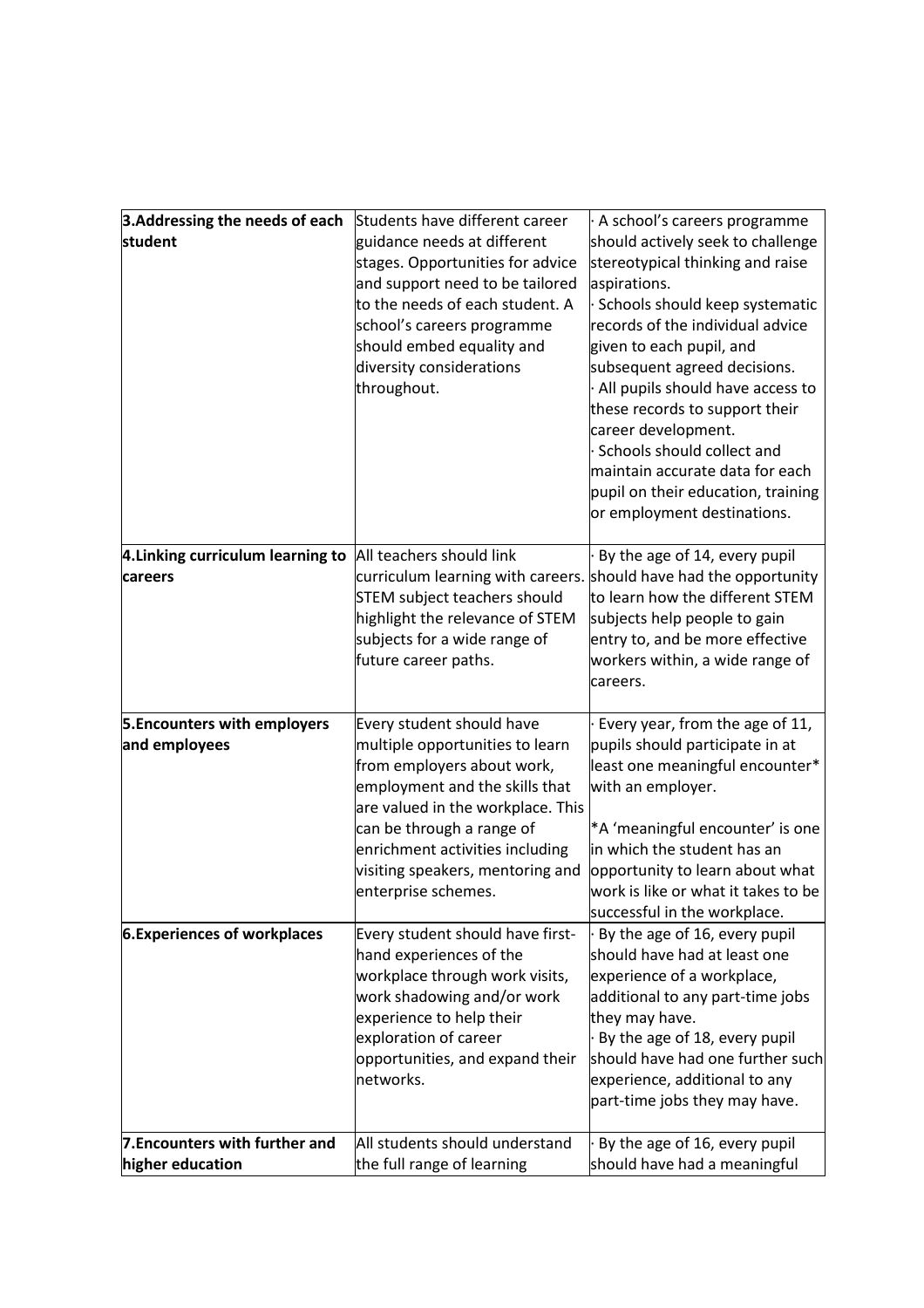|                      | opportunities that are available<br>to them. This includes both<br>academic and vocational routes<br>and learning in schools, colleges,<br>universities and in the<br>workplace.                                                                                                                                          | encounter* with providers of the<br>full range of learning<br>opportunities, including Sixth<br>Forms, colleges, universities and<br>apprenticeship providers. This<br>should include the opportunity to<br>meet both staff and pupils.<br>By the age of 18, all pupils who<br>are considering applying for<br>university should have had at<br>least two visits to universities to<br>meet staff and pupils.<br>*A 'meaningful encounter' is one<br>in which the student has an<br>opportunity to explore what it is<br>like to learn in that<br>environment. |
|----------------------|---------------------------------------------------------------------------------------------------------------------------------------------------------------------------------------------------------------------------------------------------------------------------------------------------------------------------|----------------------------------------------------------------------------------------------------------------------------------------------------------------------------------------------------------------------------------------------------------------------------------------------------------------------------------------------------------------------------------------------------------------------------------------------------------------------------------------------------------------------------------------------------------------|
| 8. Personal guidance | Every student should have<br>opportunities for guidance<br>interviews with a career<br>adviser, who could be internal (a<br>member of school staff) or<br>external, provided they are<br>trained to an appropriate level.<br>These should be available<br>whenever significant study or<br>career choices are being made. | Every pupil should have at least<br>one such interview by the age of<br>16, and the opportunity for<br>a further interview by the age of<br>18.                                                                                                                                                                                                                                                                                                                                                                                                                |

Page Break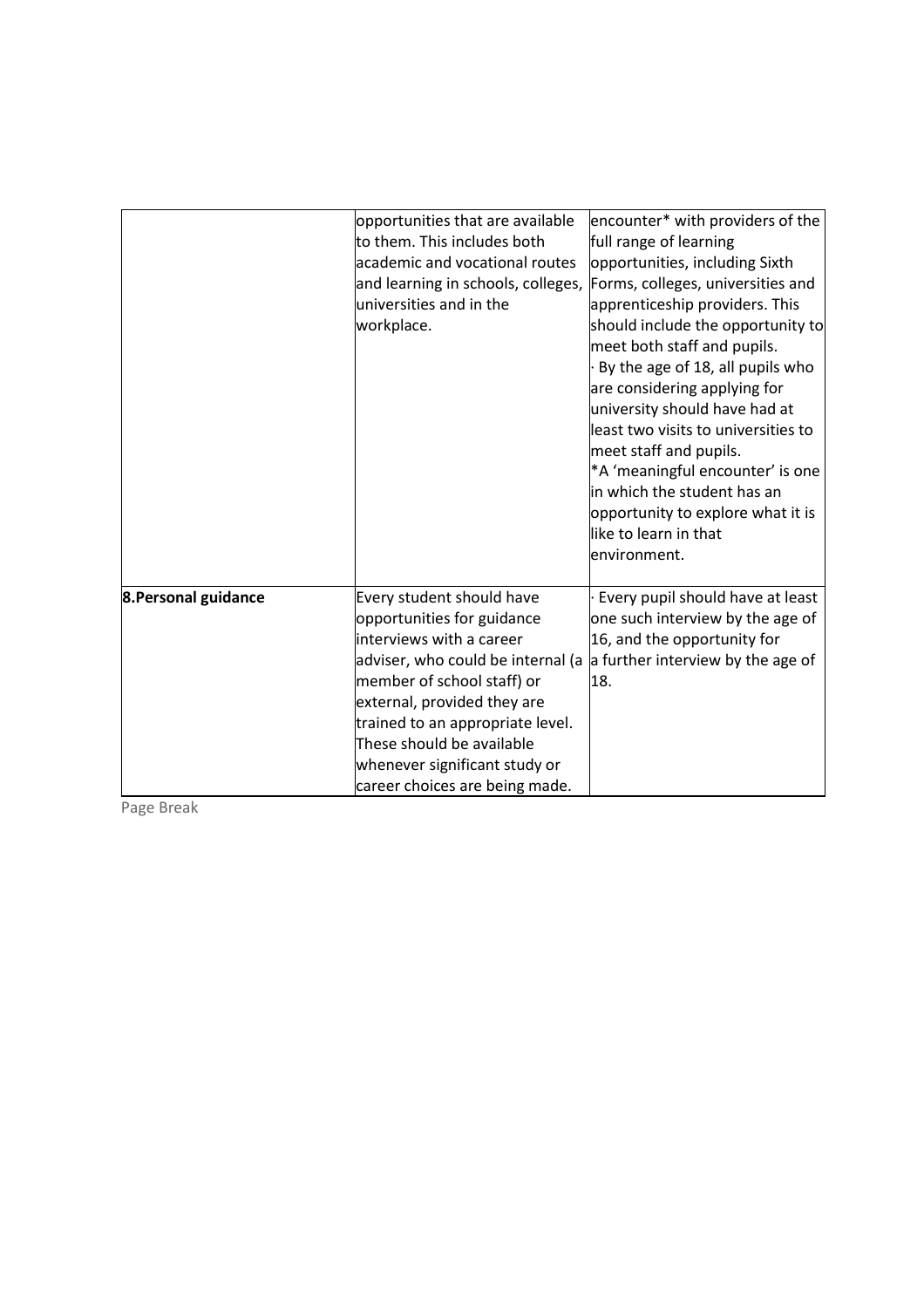# **Archbishop Tenisons Careers Plan Appendix 2**

# **Year 7 Planned Activity**

Introduction to the careers library and to the careers adviser.  Drop in offered in the careers corner at lunch time and after school. PSD sessions on careers in the Autumn term  1-2-1 interviews with students on the SEND register/vulnerable. Liaise with SENCO. Complete action plans. Careers talks from careers providers at least once a year

### **Year 8 Planned Activity**

Drop in offered in the careers office at lunch time and after school. PSD sessions on careers in the Autumn term  Sessions from providers on potential careers once a term 1-2-1 interviews with students on the SEND register/vulnerable. Liaise with SENCO. Complete action plans. Careers talks from careers providers at least once a year

# **Year 9 Planned Activity**

1-2-1 interviews with students on the SEND register/vulnerable. Liaise with SENCO. Complete action plans. PSD sessions on careers in the Autumn term 

Careers talks from careers providers at least once a year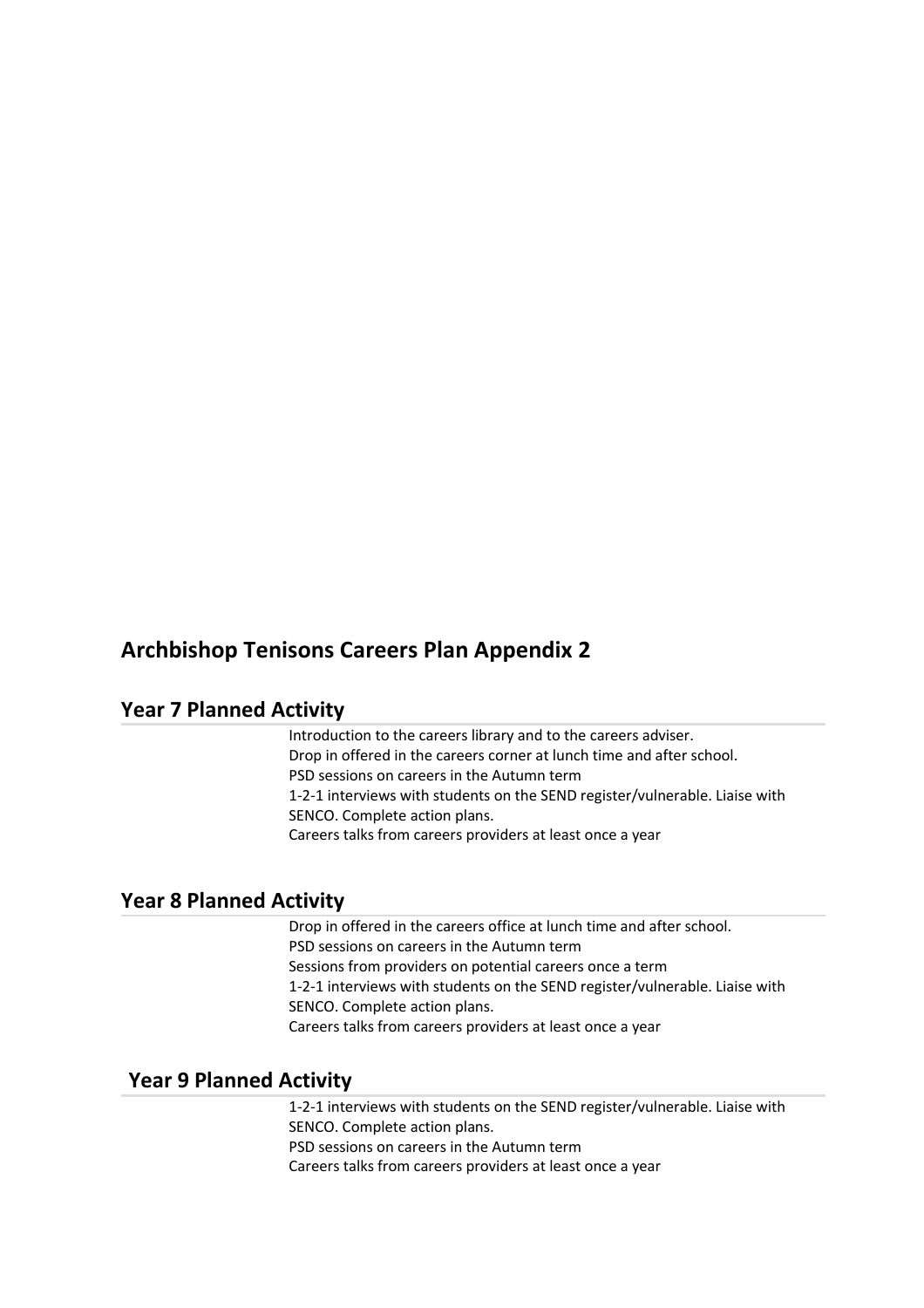## **Year 10 Planned Activity**

Small group talks explaining post 16 option choices and progression routes (careers education in preparation for careers guidance interviews in Year 11.)  1-2-1 interviews with students on the SEND register/vulnerable who require additional support. Complete action plans.  Drop in offered in the careers corner at lunch time Work experience – 1 week Mock Interview Day PSD sessions on careers in the Autumn term  What Career Live careers event offered to every pupil Careers talks from careers providers at least once a year

### **Year 11 Planned Activity**

1-2-1 interviews with all Year 11 students – complete action plans.  Advance Passports for Gifted and Talented pupils with careers one-to-one  Lunch time careers drop in.  Careers focus in assemblies  Assemblies with at least one apprenticeship provider PSD sessions on careers in the Autumn term  What Career Live careers event offered to every pupil  100 Black Men charity invited in to talk to BAME pupils about careers  Crystal Palace Careers Fair and practice job interviews for Year 11 pupils

### **Year 12 Planned Activity**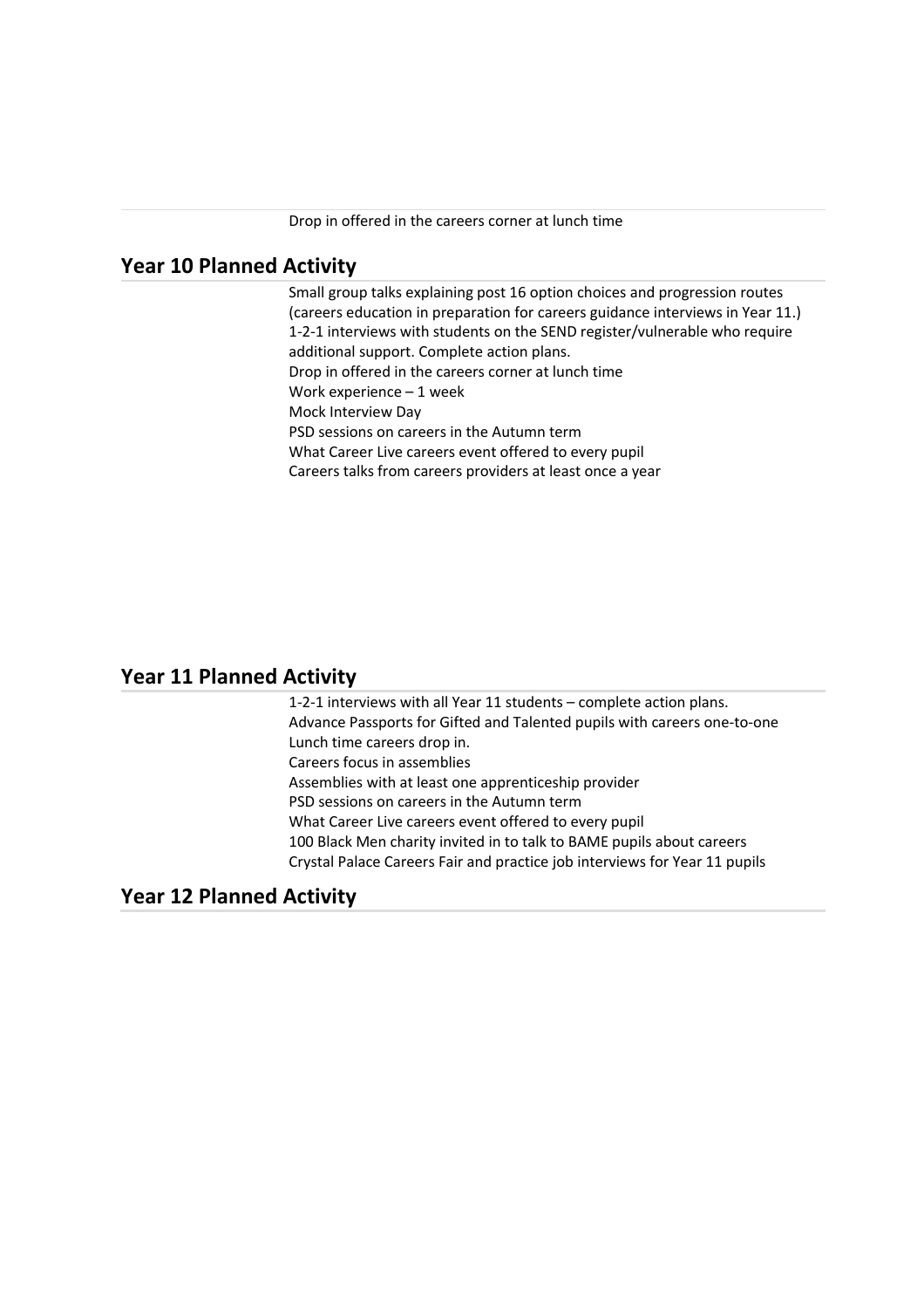1-2-1 interviews with students who self-refer or those identified by staff as requiring individual support.  Follow up interviews if required to those identified students.   Support UCAS presentations and events.  Mott Macdonald Inspire programme for potential engineers- includes a civil engineering project and potential work experience in the summer  Lunch time/after school careers drop in.  What Career Live careers event offered to every student  Students offered a university taster day.  Student trips to Churchill College Cambridge and Mansfield College Oxford Intended and actual destination tracking.  Liaise with parents and carers.  Careers focus in assemblies  PSD sessions on careers in the Autumn term 

# **Year 13 Planned Activity**

1-2-1 careers interview offered to all students prioritising those students not seen in Year 12.   Support and track UCAS applications.  Support UCAS presentations and events.  What Career Live careers event offered to every student  Lunch time/after school drop in.  Intended and actual destination tracking.  Liaise with parents and carers.  Careers focus in assemblies  Student have one tutor time slot per week on careers  PSD sessions on careers in the Autumn term 

# **Archbishop Tenisons Careers Plan Appendix 3**

#### **Archbishop Tenisons: Provider Access Policy**

#### **Introduction**

This policy statement sets out the school's arrangements for managing the access of providers to pupils at the school for the purpose of giving them information about the provider's education or training offer. This complies with the school's legal obligations under Section 42B of the Education Act 1997.

#### **Pupil entitlement:**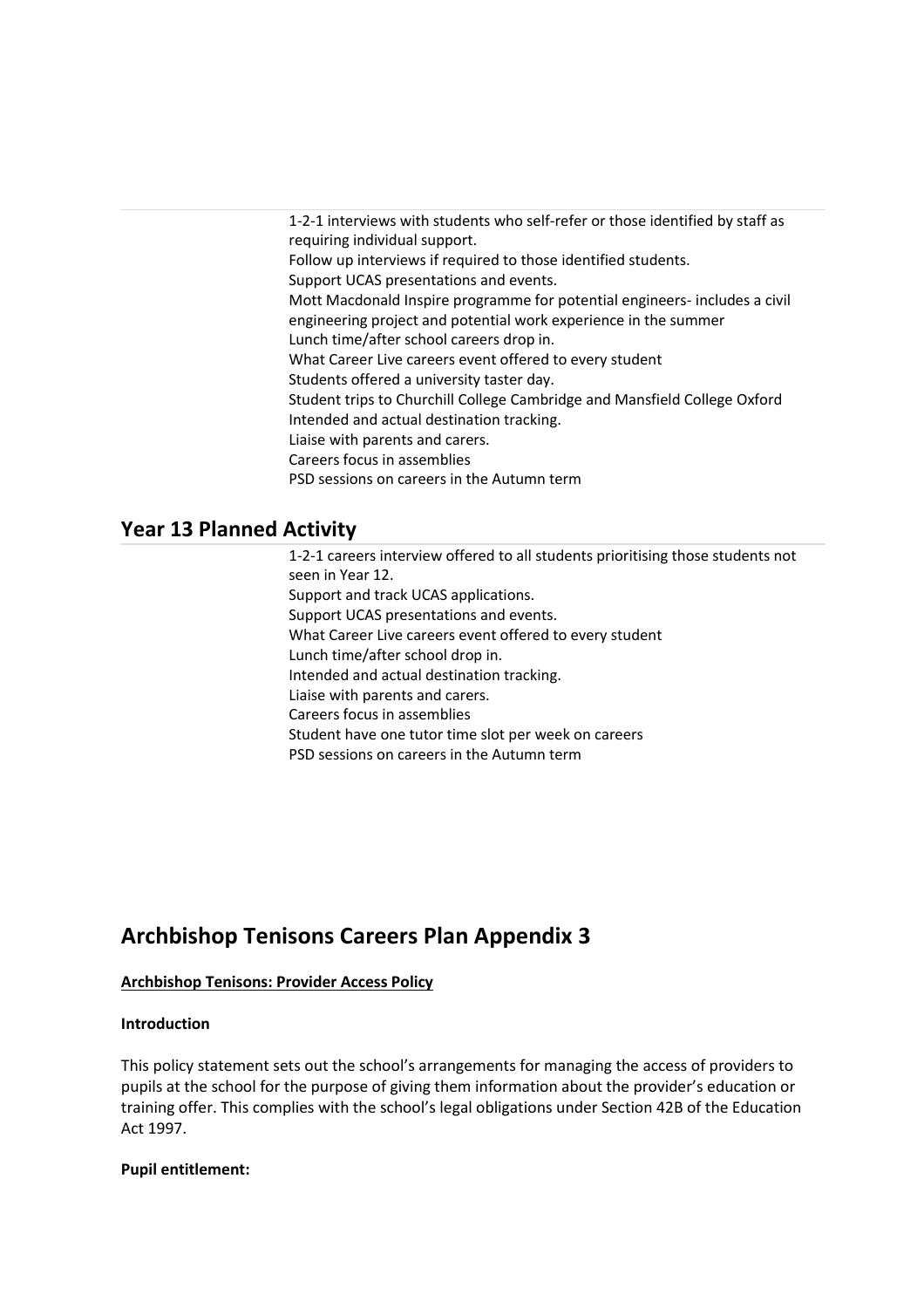All pupils in years 8 to 13 are entitled:

To find out about technical education qualifications and apprenticeships opportunities, as part of a careers programme which provides information on the full range of education and training options available at each transition point;

To hear from a range of local providers about the opportunities they offer, including technical education and apprenticeships – through options events, assemblies and group discussions and taster events;

To understand how to make applications for the full range of academic and technical courses.

Management of provider access requests

#### **Procedure:**

A provider wishing to request access should contact Alex Whyman, Head of Careers by emailing [whyma@archten.croydon.sch.uk.](mailto:whyma@archten.croydon.sch.uk)

#### **Opportunities for access**

A number of events, integrated into the school careers programme, will offer providers an opportunity to come into school to speak to pupils or their parents or carers:

| Year           | Autumn                           | Spring                    | Summer                              |
|----------------|----------------------------------|---------------------------|-------------------------------------|
| $\overline{7}$ | Assemblies on                    | Assemblies on             | Assemblies on                       |
|                | <b>Wednesday Mornings</b>        | <b>Wednesday Mornings</b> | <b>Wednesday Mornings</b>           |
|                |                                  |                           |                                     |
|                | PSD sessions on<br>Community and |                           | PSD Sessions on digital<br>literacy |
|                | Careers                          |                           |                                     |
|                |                                  |                           |                                     |
|                |                                  |                           |                                     |
|                |                                  |                           |                                     |
| 8              | Assemblies on                    | Assemblies on             | Assemblies on                       |
|                | Monday mornings                  | Monday mornings           | Monday mornings                     |
|                |                                  |                           |                                     |
|                | PSD sessions on                  |                           | PSD Sessions on digital             |
|                | Community and                    |                           | literacy                            |
|                | Careers                          |                           |                                     |
|                |                                  |                           |                                     |
|                |                                  |                           |                                     |
|                |                                  |                           |                                     |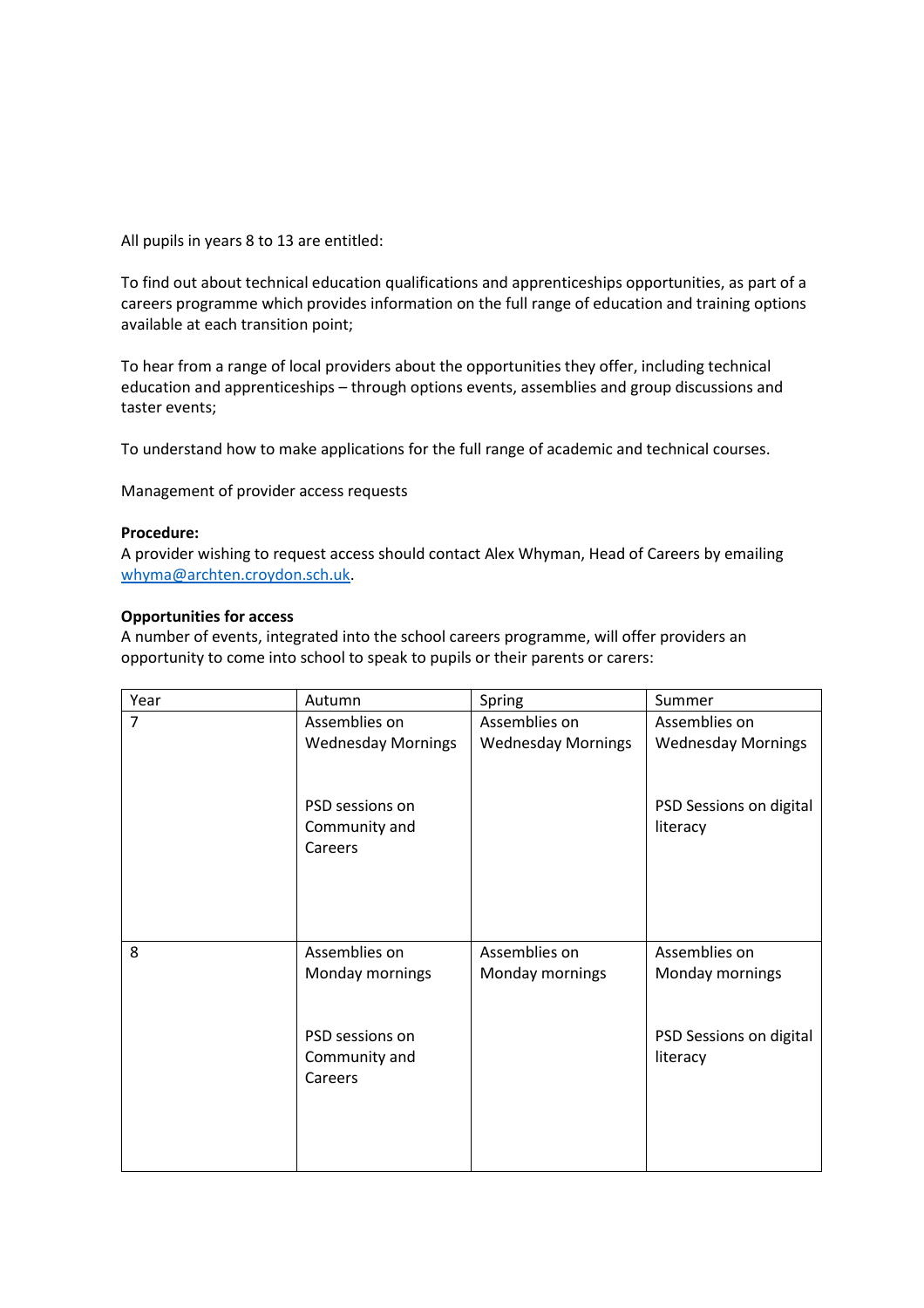| 9  | Assemblies on Friday<br>mornings                                                                                                                    | Assemblies on Friday<br>mornings                                             | Assemblies on Friday<br>mornings                                                                    |
|----|-----------------------------------------------------------------------------------------------------------------------------------------------------|------------------------------------------------------------------------------|-----------------------------------------------------------------------------------------------------|
|    | PSD Sessions on<br>Setting goals                                                                                                                    |                                                                              | PSD sessions on<br><b>Employability Skills</b>                                                      |
| 10 | Assemblies on<br><b>Thursday Mornings</b><br><b>PSD Sessions</b><br>preparing for Work<br>Experience<br>Careers and Higher<br><b>Education Fair</b> | Assemblies on<br><b>Thursday Mornings</b>                                    | Assemblies on<br><b>Thursday Mornings</b><br>PSD Sessions on<br><b>Financial Decision</b><br>Making |
| 11 | Assemblies on<br><b>Tuesday Mornings</b><br>PSD Sessions on their<br>next steps<br>Careers and Higher<br><b>Education Fair</b>                      | Assemblies on<br><b>Tuesday Mornings</b>                                     | Assemblies on<br><b>Tuesday Mornings</b>                                                            |
| 12 | Assemblies on<br><b>Wednesday Mornings</b><br>Progression period<br>Tuesdays<br>Careers and Higher<br><b>Education Fair</b>                         | Assemblies on<br><b>Wednesday Mornings</b><br>Progression period<br>Tuesdays | Assemblies on<br><b>Wednesday Mornings</b><br>Progression period<br>Tuesdays                        |
| 13 | Assemblies on<br><b>Wednesday Mornings</b><br>Progression period<br>Tuesdays                                                                        | Assemblies on<br><b>Wednesday Mornings</b><br>Progression period<br>Tuesdays | Assemblies on<br><b>Wednesday Mornings</b><br>Progression period<br>Tuesdays                        |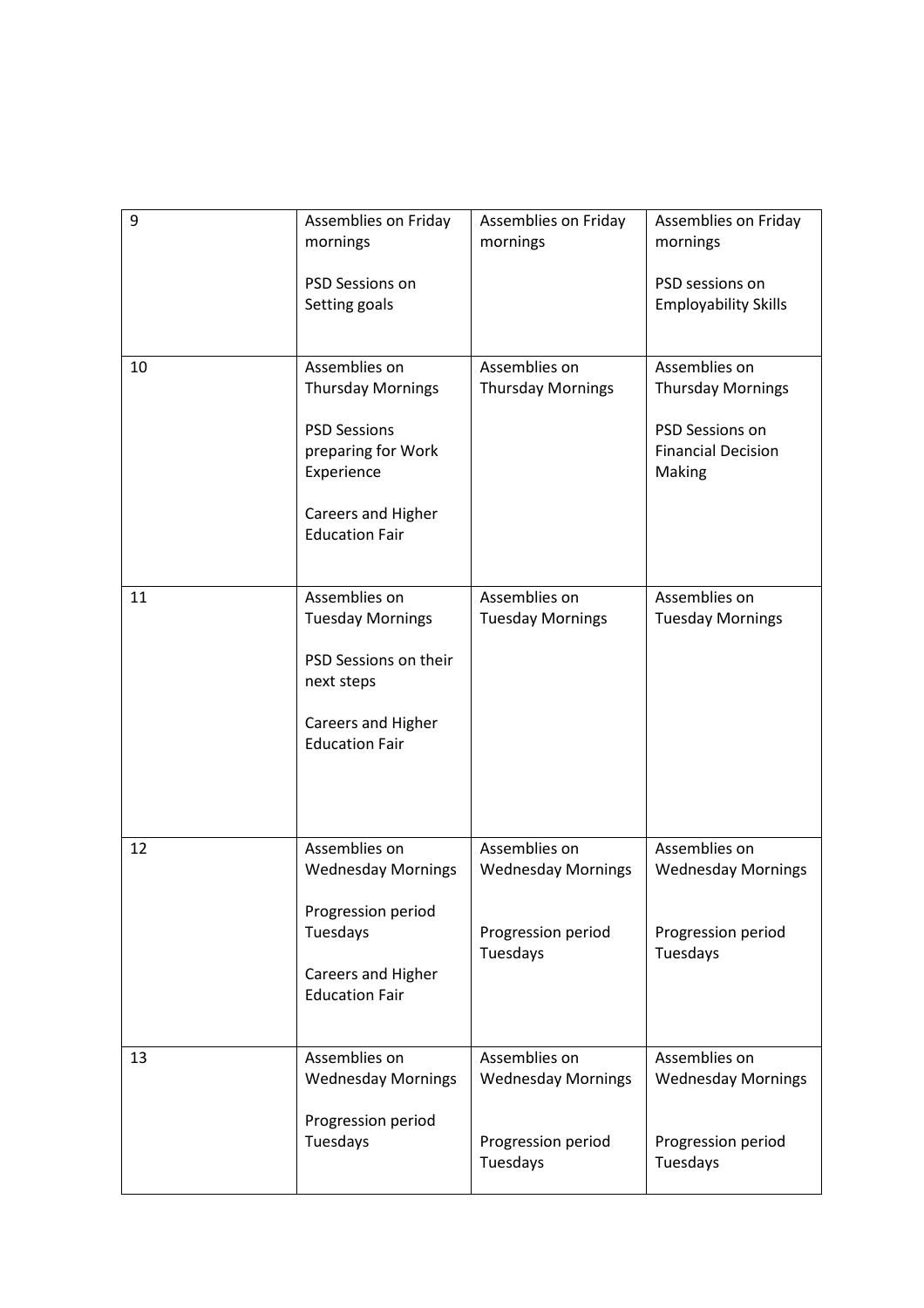| <b>Careers and Higher</b><br><b>Education Fair</b> |  |
|----------------------------------------------------|--|
|                                                    |  |

Please speak to our Head of Careers to identify the most suitable opportunity for you.

# **Appendix 4- Statutory Duties**

The school has a series of statutory duties:

- All registered pupils at the school must receive independent careers advice in Years 7 to 11
- This careers advice must be represented in an impartial manner, showing no bias towards a particular institution, education or work option
- This advice must cover a range of education or training options
- This guidance must be in the best interests of the pupil